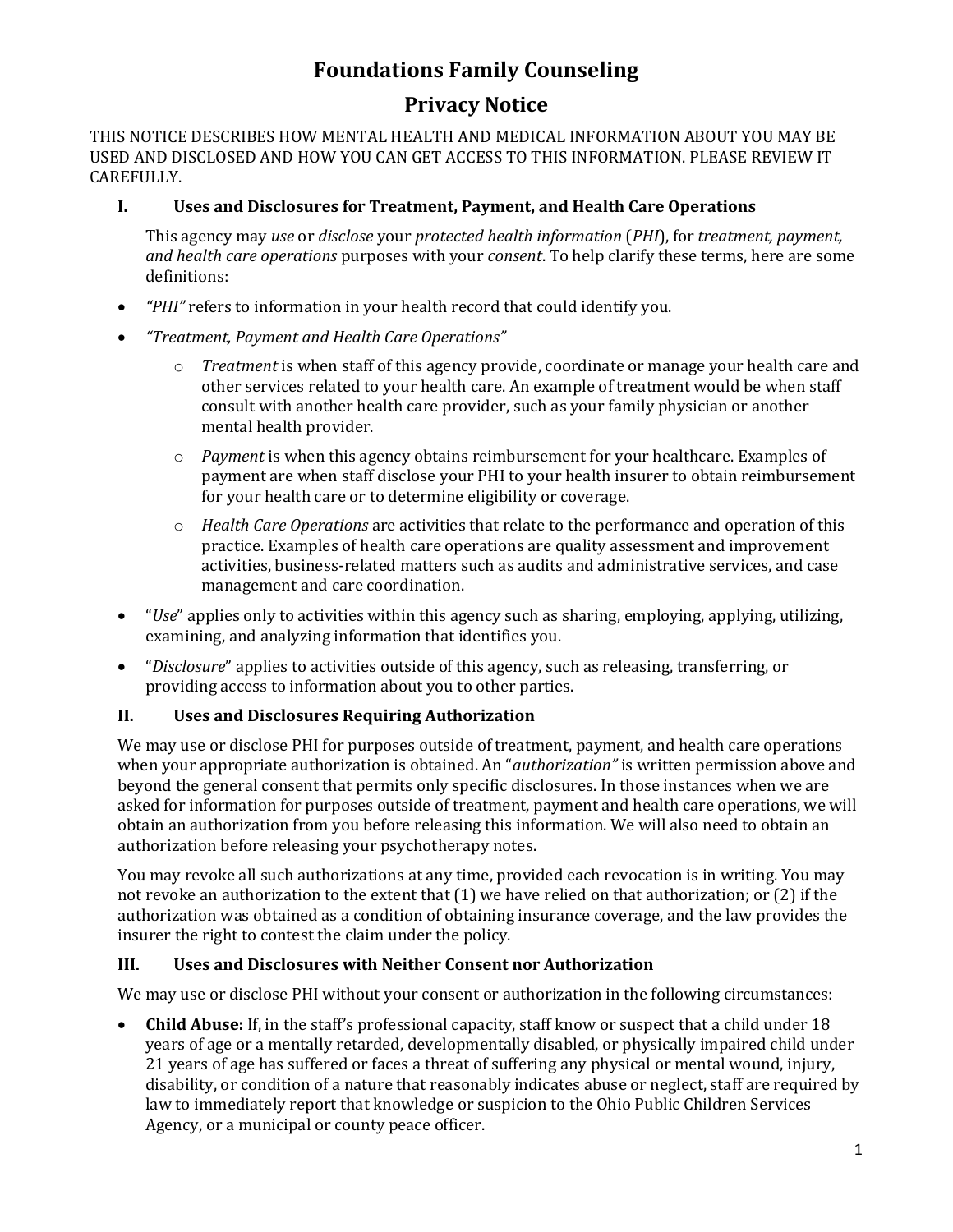- **Elder Abuse:** If we have reasonable cause to believe that an adult is being abused, neglected, or exploited, or is in a condition which is the result of abuse, neglect, or exploitation, staff are required by law to immediately report such belief to the County Department of Job and Family Services.
- **Judicial or Administrative Proceedings:** If you are involved in a court proceeding and a request is made for information about your evaluation, diagnosis and treatment and the records thereof, such information is privileged under state law and we will not release this information without written authorization from you or your persona or legally-appointed representative, or a court order. The privilege does not apply when you are being evaluated for a third party or where the evaluation is court ordered. You will be informed in advance if this is the case.
- **Serious Threat to Health or Safety:** If we believe that you pose a clear and substantial risk of imminent serious harm to yourself or another person, we may disclose your relevant confidential information to public authorities, the potential victim, other professionals, and/or your family in order to protect against such harm. If you communicate to us an explicit threat of inflicting imminent and serious physical harm or causing the death of one or more clearly identifiable victims, and we believe you have the intent and ability to carry out the threat, then we are required by law to take one or more of the following actions in a timely manner: 1) take steps to hospitalize you on an emergency basis, 2) establish and undertake a treatment plan calculated to eliminate the possibility that you will carry out the threat, and initiate arrangements for a second opinion risk assessment with another mental health professional, 3) communicate to a law enforcement agency and, if feasible, to the potential victim(s), or victim's parent or guardian if a minor, all of the following information: a) the nature of the threat, b) your identity, and c) the identity of the potential victim(s).
- **Comply with the Law:** We will share information about you if state or federal laws require it, including with the Department of Health and Human Services if it want to see that we are complying with federal privacy law.
- **Respond to Organ and Tissue Donation Requests:** We can share health information about you with organ procurement organizations.
- **Work with Medical Examiner or Funeral Director:** We can share health information with a coroner, medical examiner, or funeral director when an individual dies.
- **Worker's Compensation:** If you file a worker's compensation claim, we may be required to give your mental health information to relevant parties and officials.

### **IV. Client's Rights and Provider's Duties**

### Client's Rights:

- *Right to Request Restrictions –*You have the right to request restrictions on certain uses and disclosures of protected health information about you. However, we are not required to agree to a restriction you request.
- *Right to Receive Confidential Communications by Alternative Means and at Alternative Locations*  You have the right to request and receive confidential communications of PHI by alternative means and at alternative locations. (For example, you may not want a family member to know that you are seeing us. Upon your request, we will send your bills to another address.)
- *Right to Inspect and Copy*  You have the right to inspect or obtain a copy (or both) of PHI and psychotherapy notes in agency mental health and billing records used to make decisions about you for as long as the PHI is maintained in the record. We may deny your access to PHI under certain circumstances, but in some cases, you may have this decision reviewed. On your request, we will discuss with you the details of the request process. It may take several days to arrange for the inspection of your records and/or to copy your records. A fee may be associated with the copying of your records.